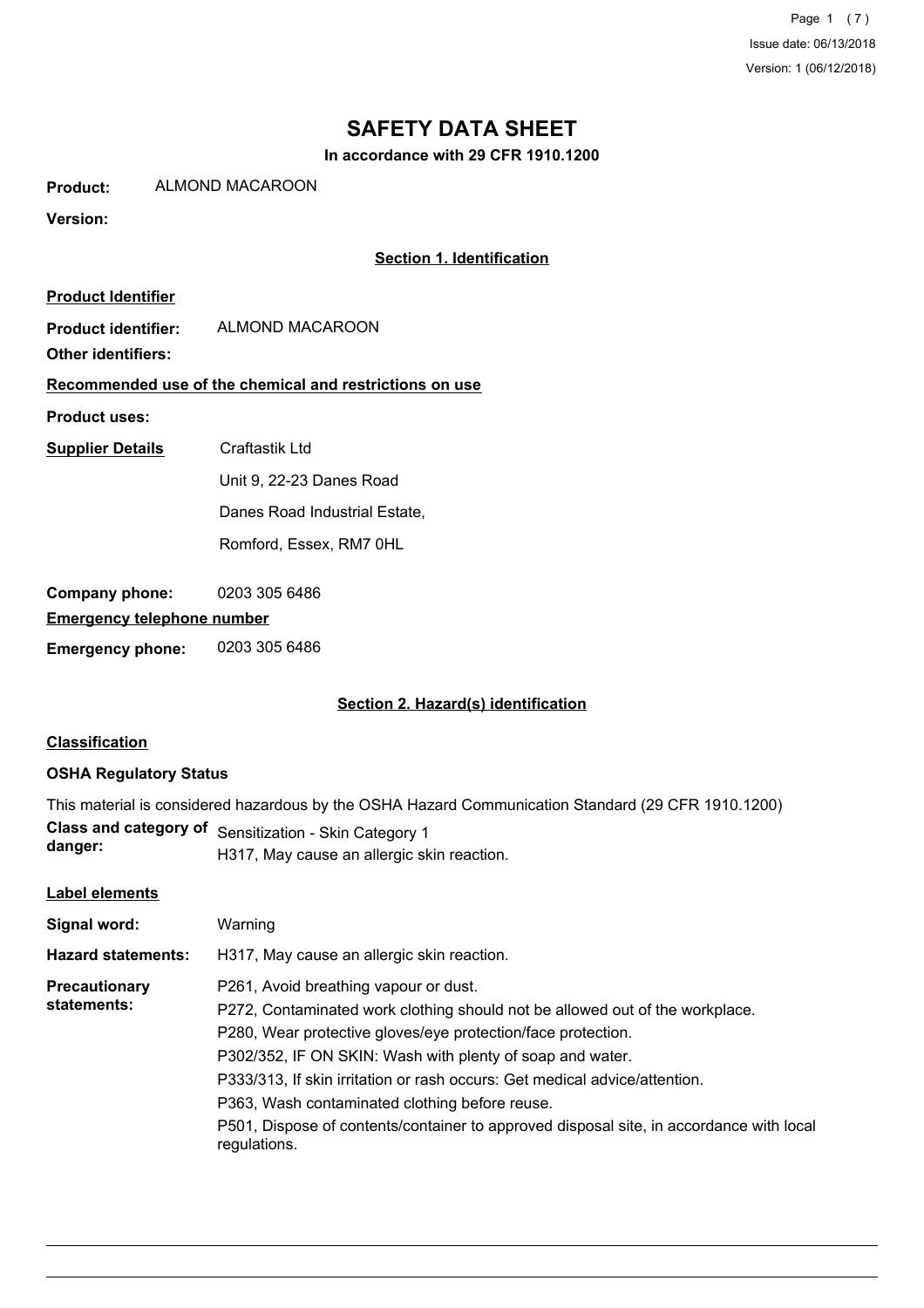Page 2 (7) Issue date: 06/13/2018 Version: 1 (06/12/2018)

# **SAFETY DATA SHEET**

**In accordance with 29 CFR 1910.1200**

**Product:** ALMOND MACAROON

**Version:**



**Section 3. Composition/information on ingredients**

#### **Mixtures**

#### **Contains:**

| <b>Name</b>                | <b>CAS</b> | $\%$        | <b>GHS Classification</b>                                         |
|----------------------------|------------|-------------|-------------------------------------------------------------------|
| Ethyl vanillin             | 121-32-4   | $1 - 5%$    | EDI 2B:H320                                                       |
| Benzaldehyde               | 100-52-7   | $1 - 5%$    | FL 4-ATO 4-ATI 4-EDI 2A-STO-SE 3<br>(RI);H227-H302-H319-H332-H335 |
| alpha-Methylcinnamaldehyde | 101-39-3   | $1 - 5%$    | SS 1:H317                                                         |
| Coumarin                   | $91-64-5$  | $1 - 5%$    | ATO 4-SS 1B; H302-H317                                            |
| Vanillin                   | 121-33-5   | $1 - 5%$    | EDI 2A:H319                                                       |
| Piperonal                  | 120-57-0   | $0.1 - 1\%$ | SS 1B; H317                                                       |

The exact percentage concentrations of components are being withheld as a trade secret.

#### **Section 4. First-aid measures**

# **Description of first aid measures**

IF ON SKIN: Wash with plenty of soap and water. **Most important symptoms and effects, both acute and delayed**

May cause an allergic skin reaction.

**Indication of immediate medical attention and special treatment needed, if necessary**

Treat symptomatically

## **Section 5. Fire-fighting measures**

#### **Extinguishing media**

Suitable media: Carbon dioxide, Dry chemical, Foam.

# **Specific hazards arising from the chemical**

In case of fire, may be liberated: Carbon monoxide, Unidentified organic compounds.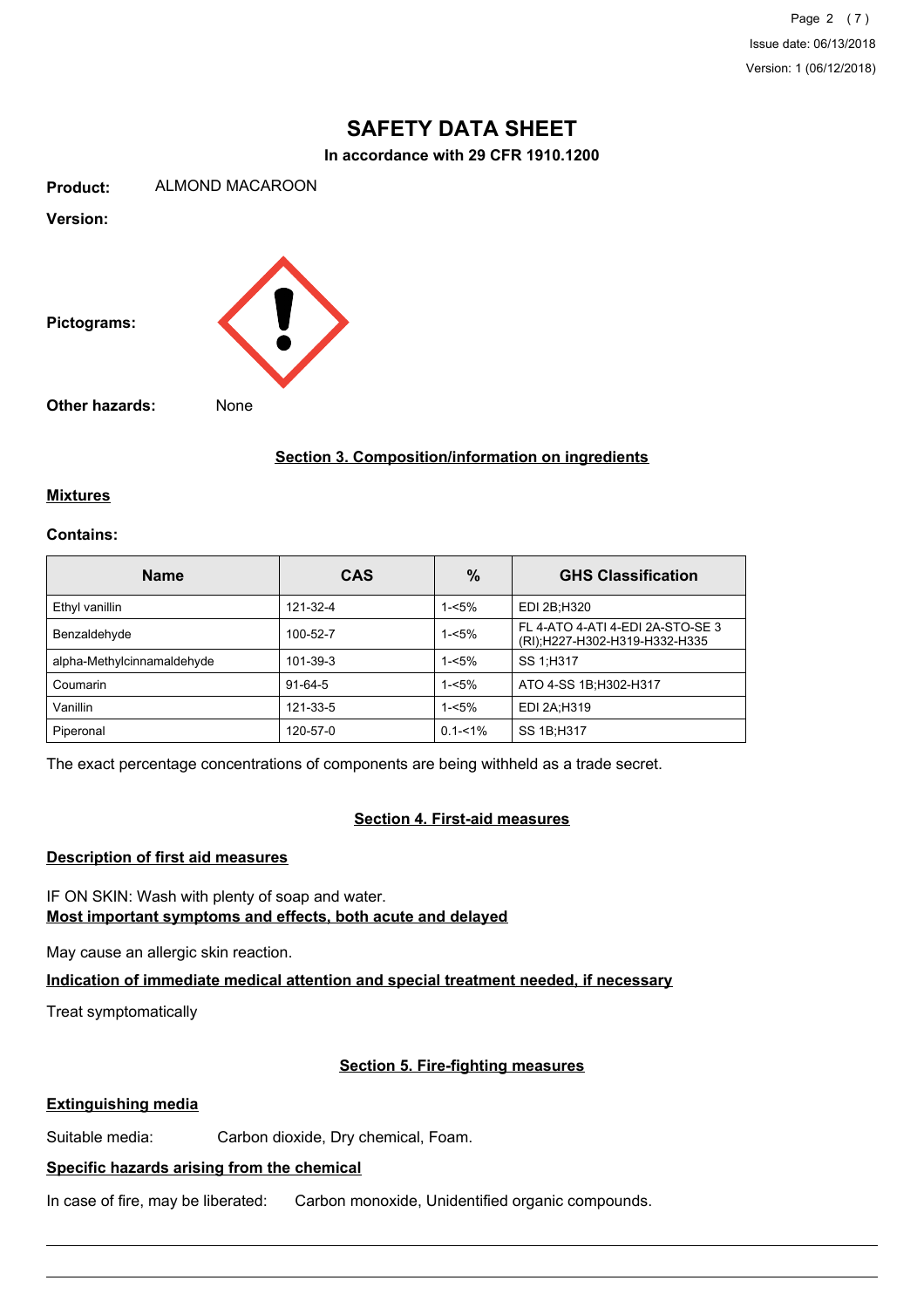Page 3 (7) Issue date: 06/13/2018 Version: 1 (06/12/2018)

# **SAFETY DATA SHEET**

**In accordance with 29 CFR 1910.1200**

**Product:** ALMOND MACAROON

#### **Version:**

### **Protective Equipment and Precautions for Firefighters**

In case of insufficient ventilation, wear suitable respiratory equipment.

#### **Section 6. Accidental release measures**

#### **Personal precautions, protective equipment and emergency procedures:**

Avoid inhalation. Avoid contact with skin and eyes. See protective measures under Section 7 and 8.

#### **Methods and material for containment and cleaning up:**

Remove ignition sources. Provide adequate ventilation. Avoid excessive inhalation of vapours. Contain spillage immediately by use of sand or inert powder. Dispose of according to local regulations.

#### **Section 7. Handling and storage**

#### **Precautions for safe handling:**

Keep away from heat, sparks, open flames and hot surfaces. - No smoking. Use personal protective equipment as required. Use in accordance with good manufacturing and industrial hygiene practices. Use in areas with adequate ventilation Do not eat, drink or smoke when using this product.

#### **Conditions for safe storage, including any incompatibilities:**

Store in a well-ventilated place. Keep container tightly closed. Keep cool. Ground/bond container and receiving equipment. Use explosion-proof electrical, ventilating and lighting equipment. Use only non-sparking tools. Take precautionary measures against static discharge.

#### **Section 8. Exposure controls/personal protection**

#### **Control parameters**

#### **Exposure guidelines**

This product does not contain any hazardous materials with occupational exposure limits established by the region specific regulatory bodies.

#### **Other exposure guidelines**

No information available

#### **Exposure controls**

#### **Engineering measures**

Showers, eyewash stations, ventilation systems.

#### **Individual protection measures, such as personal protective equipment**

#### **Eye/Face and Skin Protection**

Wear protective gloves/eye protection/face protection, and suitable protective clothing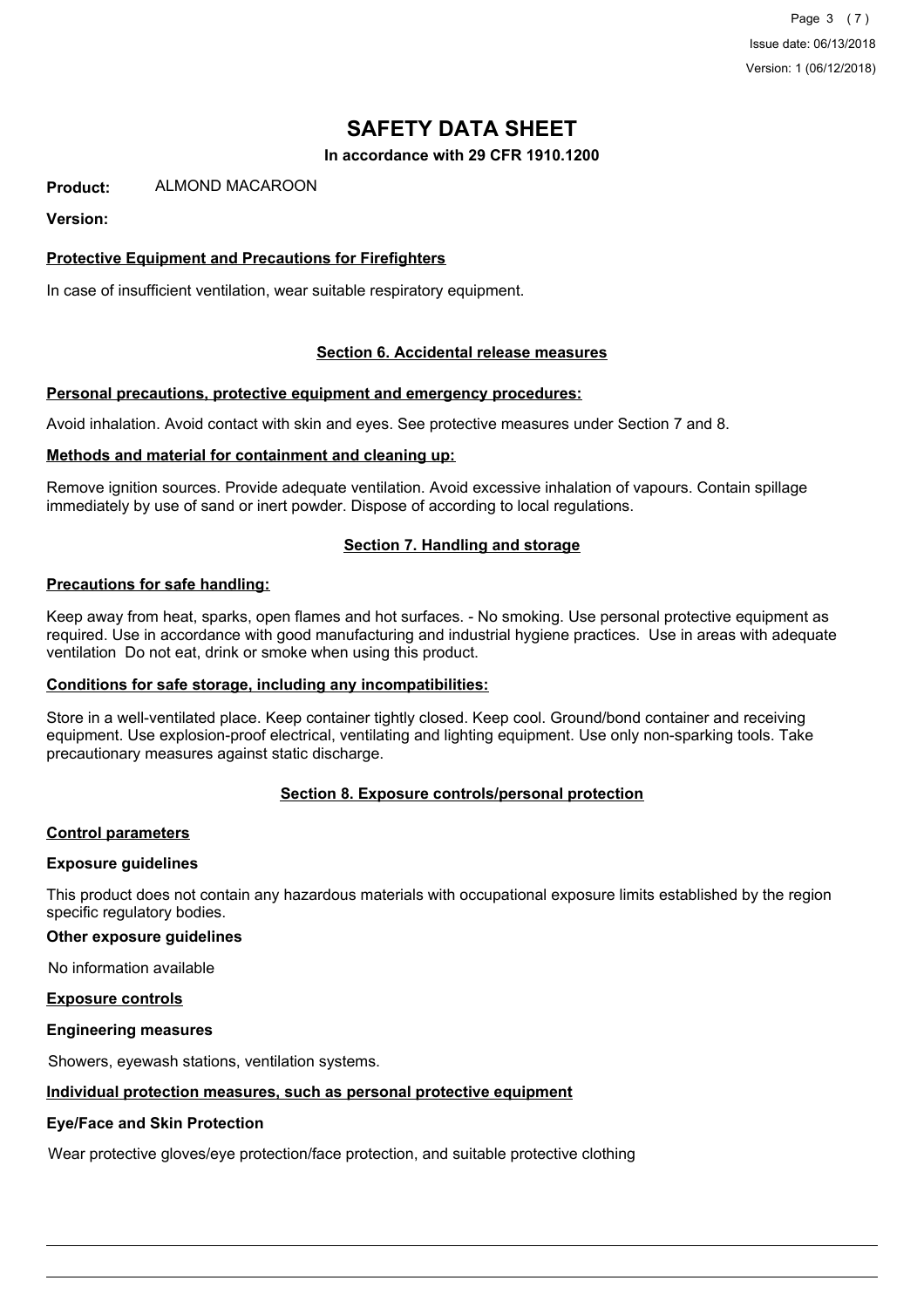# **SAFETY DATA SHEET**

**In accordance with 29 CFR 1910.1200**

**Product:** ALMOND MACAROON

#### **Version:**

#### **Respiratory protection**

If exposure limits are exceeded or irritation is experienced, NIOSH/MSHA approved respiratory protection should be worn. Positive-pressure supplied air respirators may be required for high airborne contaminant concentrations. Respiratory protection must be provided in accordance with current local regulations. A NIOSH-approved air-purifying respirator with an organic vapor cartridge or canister may be permissible under certain circumstances where airborne concentrations are expected to exceed exposure limits. Protection provided by air-purifying respirators is limited. Use a positive pressure, air-supplied respirator if there is any potential for uncontrolled release, exposure levels are not known or any other circumstances where air-purifying respirators may not provide adequate protection.

#### **Hygiene measures**

Handle in accordance with good industrial hygiene and safety practice.

#### **Section 9. Physical and chemical properties**

#### **Physical and chemical properties**

| Appearance:                                          | Not determined                               |
|------------------------------------------------------|----------------------------------------------|
| Odour:                                               | Not determined                               |
| <b>Odour threshold:</b>                              | Not determined                               |
| pH:                                                  | Not determined                               |
| Melting point / freezing point:                      | Not determined                               |
| Initial boiling point / range:                       | Not determined                               |
| <b>Flash point:</b>                                  | > 200 °F                                     |
| <b>Evaporation rate:</b>                             | Not determined                               |
| Flammability (solid, gas):                           | Not determined                               |
| <b>Upper/lower flammability or explosive limits:</b> | Product does not present an explosion hazard |
| Vapour pressure:                                     | Not determined                               |
| <b>Vapour density:</b>                               | Not determined                               |
| <b>Relative density:</b>                             | Not determined                               |
| Solubility(ies):                                     | Not determined                               |
| Partition coefficient: n-octanol/water:              | Not determined                               |
| Auto-ignition temperature:                           | Not determined                               |
| <b>Decomposition temperature:</b>                    | Not determined                               |
| <b>Viscosity:</b>                                    | Not determined                               |

### **Other information:** None available

#### **Section 10. Stability and reactivity**

#### **Reactivity:**

Presents no significant reactivity hazard, by itself or in contact with water.

## **Chemical stability:**

Good stability under normal storage conditions.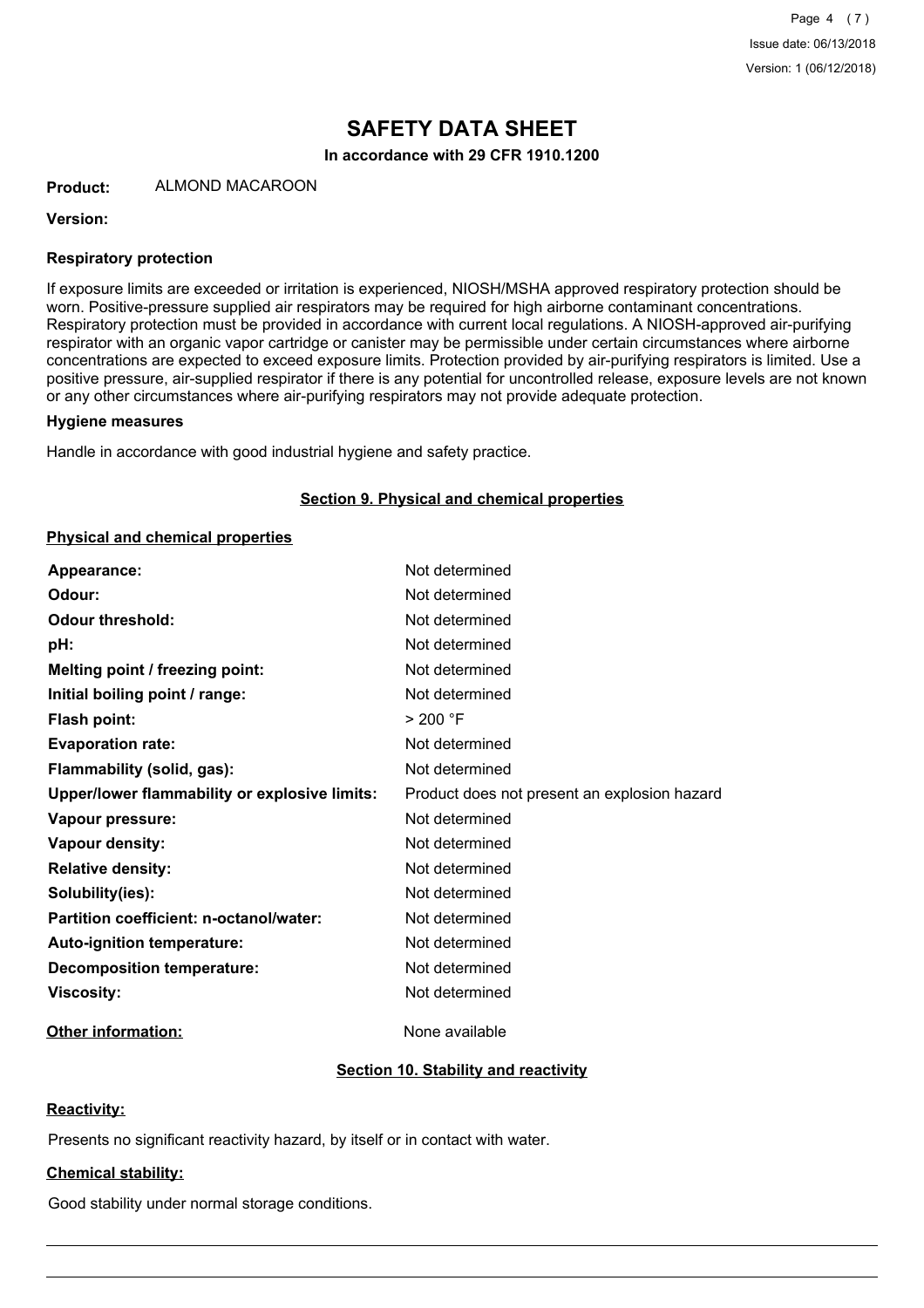Page 5 (7) Issue date: 06/13/2018 Version: 1 (06/12/2018)

# **SAFETY DATA SHEET**

**In accordance with 29 CFR 1910.1200**

**Product:** ALMOND MACAROON

### **Version:**

### **Possibility of hazardous reactions:**

Not expected under normal conditions of use.

#### **Conditions to avoid:**

Avoid extreme heat.

#### **Incompatible materials:**

Avoid contact with strong acids, alkalis or oxidising agents.

#### **Hazardous decomposition products:**

Not expected.

#### **Section 11. Toxicological information**

#### **Information on toxicological effects**

This mixture has not been tested as a whole for health effects. The health effects have been calculated using the methods outlined in 29 CFR 1910.1200.

| <b>Acute Toxicity:</b>                    | Based on available data the classification criteria are not met. |
|-------------------------------------------|------------------------------------------------------------------|
| <b>Acute Toxicity Oral</b>                | >5000                                                            |
| <b>Acute Toxicity Dermal</b>              | Not Applicable                                                   |
| <b>Acute Toxicity Inhalation</b>          | Not Available                                                    |
| <b>Skin corrosion/irritation:</b>         | Based on available data the classification criteria are not met. |
| Serious eye damage/irritation:            | Based on available data the classification criteria are not met. |
| <b>Respiratory or skin sensitisation:</b> | Sensitization - Skin Category 1                                  |
| Germ cell mutagenicity:                   | Based on available data the classification criteria are not met. |
| <b>Carcinogenicity:</b>                   | Based on available data the classification criteria are not met. |
| <b>Reproductive toxicity:</b>             | Based on available data the classification criteria are not met. |
| <b>STOT-single exposure:</b>              | Based on available data the classification criteria are not met. |
| <b>STOT-repeated exposure:</b>            | Based on available data the classification criteria are not met. |
| <b>Aspiration hazard:</b>                 | Based on available data the classification criteria are not met. |
| <b>Additional Information</b>             | None available                                                   |

### **Section 12. Ecological information**

### **Ecotoxicity:**

Harmful to aquatic life with long lasting effects.

| Persistence and degradability:    | Not available |
|-----------------------------------|---------------|
| <b>Bioaccumulative potential:</b> | Not available |
| <b>Mobility in soil:</b>          | Not available |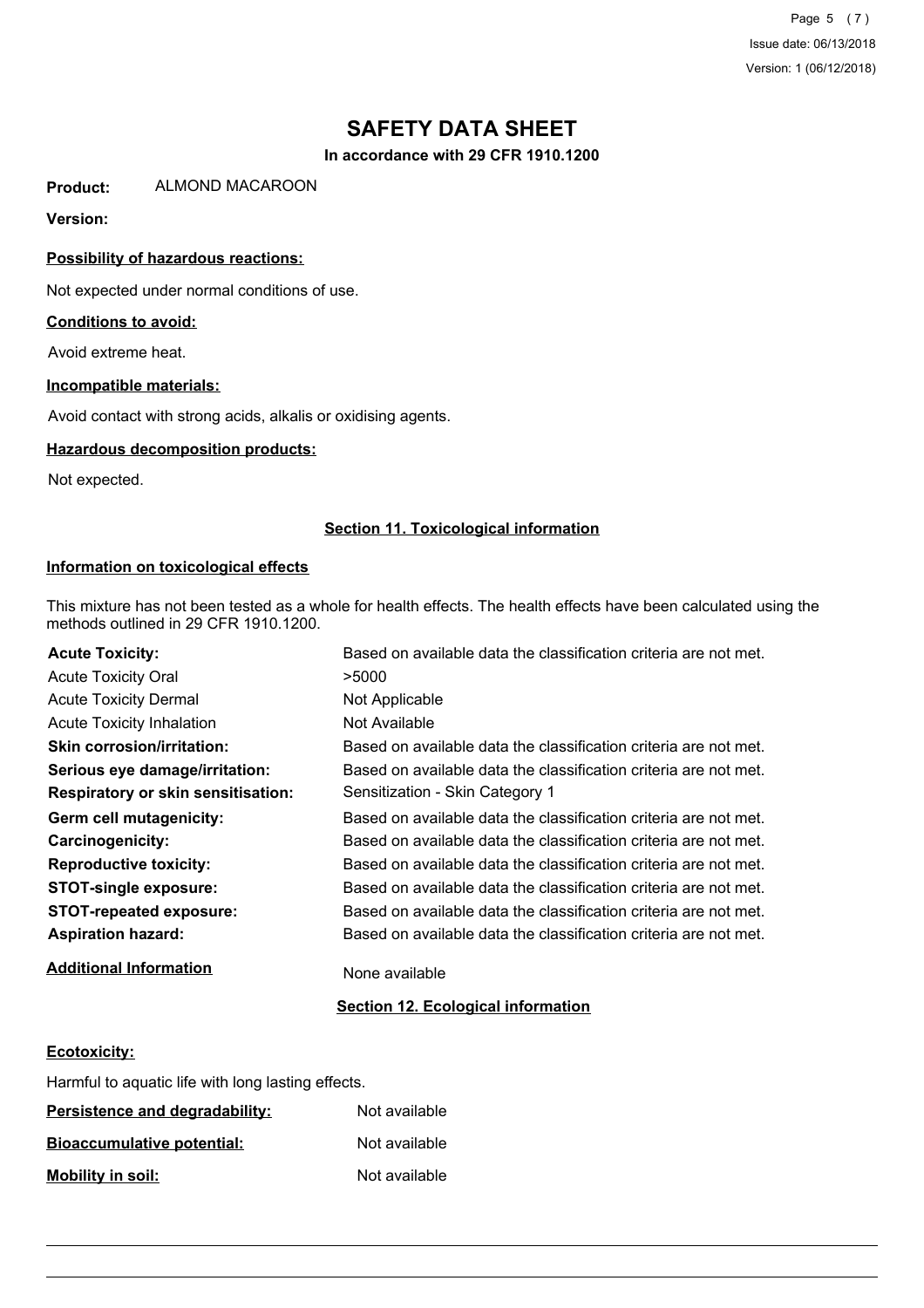Page 6 (7) Issue date: 06/13/2018 Version: 1 (06/12/2018)

# **SAFETY DATA SHEET**

**In accordance with 29 CFR 1910.1200**

**Product:** ALMOND MACAROON

**Version:**

**Other adverse effects:** Not available

#### **Section 13. Disposal considerations**

#### **Waste treatment**

Dispose of in accordance with local regulations. Avoid disposing into drainage systems and into the environment. Empty containers should be taken to an approved waste handling site for recycling or disposal.

#### **Section 14. Transport information**

| UN number:                           | Not classified                                                           |
|--------------------------------------|--------------------------------------------------------------------------|
| <b>UN Proper Shipping Name:</b>      | Not classified                                                           |
| Transport hazard class(es):          | Not classified                                                           |
| <b>Sub Risk:</b>                     | Not classified                                                           |
| <b>Packing Group:</b>                | Not classified                                                           |
| <b>Environmental hazards:</b>        | Not environmentally hazardous for transport                              |
| <b>Special precautions for user:</b> | None additional                                                          |
|                                      | Transport in bulk according to Annex II of MARPOL73/78 and the IBC Code: |

Not classified

#### **Section 15. Regulatory information**

### **Safety, health and environmental regulations/legislation specific for the substance or mixture**

None additional

#### **Additional information**

None additional

#### **Section 16. Other information**

**Concentration % Limits:** SS 1=5.88%

**Total Fractional Values:** SS 1=17.00

**Key to revisions:**

Not applicable

#### **Key to abbreviations:**

| <b>Abbreviation</b> | Meaning                                |
|---------------------|----------------------------------------|
| ATI <sub>4</sub>    | Acute Toxicity - Inhalation Category 4 |
| ATO 4               | Acute Toxicity - Oral Category 4       |
| EDI 2A              | Eye Damage / Irritation Category 2A    |
| EDI 2B              | Eye Damage / Irritation Category 2B    |
| FL <sub>4</sub>     | Flammable Liquid, Hazard Category 4    |